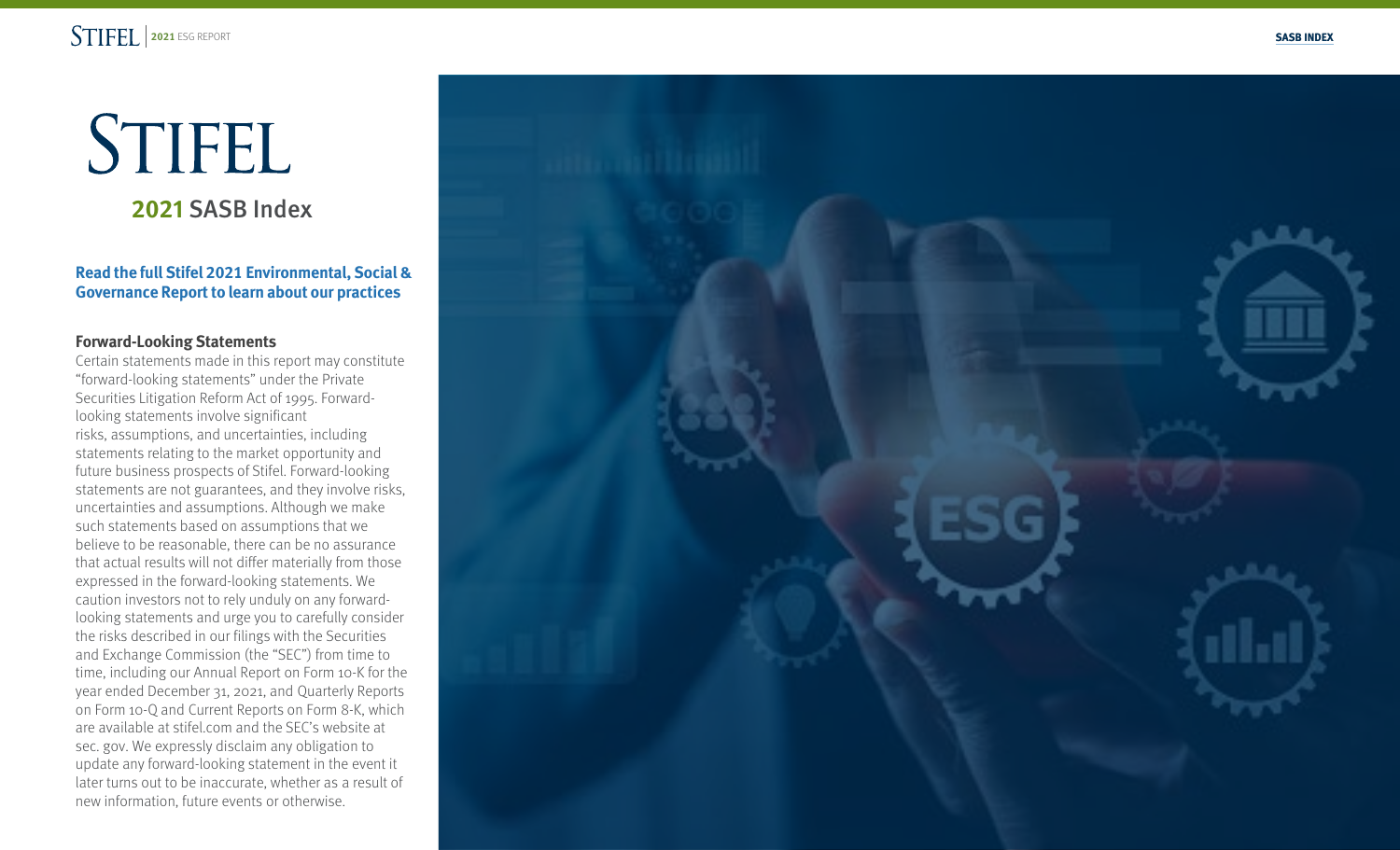### <span id="page-1-0"></span>SASB Indexes

We have included throughout this report and in the index below the material topics relevant to Stifel Financial Corp. ("Stifel") from the three industry standards most closely aligned with our business as defined by SASB, the Sustainability Accounting Standards Board: Asset Management and Custody Activities, Investment Banking and Brokerage, and Commercial Banks. The table below includes information disclosed in this document and other public disclosures. When referencing the Stifel Annual Report on Form 10-K ("Annual Report") page numbers, please refer to our Annual Report located [here](http://www.stifel.com/sustainability) in the Investor Relations section of Stifel.com.

#### **SASB INVESTMENT BANKING AND BROKERAGE STANDARD**

| <b>EMPLOYEE DIVERSITY AND INCLUSION</b>                                                                                                                                                                                                            |              |                               |                                                                                                                                                                                                                                     |  |  |  |
|----------------------------------------------------------------------------------------------------------------------------------------------------------------------------------------------------------------------------------------------------|--------------|-------------------------------|-------------------------------------------------------------------------------------------------------------------------------------------------------------------------------------------------------------------------------------|--|--|--|
| <b>Accounting Metric(s)</b>                                                                                                                                                                                                                        | Code         | Unit                          | <b>Response or Location in Report</b>                                                                                                                                                                                               |  |  |  |
| Percentage of gender and racial/ethnic group representation for (1)<br>executive management, (2) non-executive management, (3) professionals,<br>and (4) all other employees                                                                       | FN-IB-330a.1 | Percentage (%)                | Please find our diversity data here.                                                                                                                                                                                                |  |  |  |
| INCORPORATION OF ENVIRONMENTAL, SOCIAL, AND GOVERNANCE FACTORS IN INVESTMENT BANKING & BROKERAGE ACTIVITIES                                                                                                                                        |              |                               |                                                                                                                                                                                                                                     |  |  |  |
| <b>Accounting Metric(s)</b>                                                                                                                                                                                                                        | Code         | Unit                          | <b>Response or Location in Report</b>                                                                                                                                                                                               |  |  |  |
| Revenue from (1) underwriting, (2) advisory, and (3) securitization<br>transactions incorporating integration of environmental, social, and<br>governance (ESG) factors, by industry                                                               | FN-IB-410a.1 | Reporting currency            | We do not currently collect this data; however, we plan on collecting this data in the future.                                                                                                                                      |  |  |  |
| (1) Number and (2) total value of investments and loans incorporating<br>integration of environmental, social, and governance (ESG) factors,<br>by industry                                                                                        | FN-IB-410a.2 | Number, Reporting<br>currency | We do not currently collect this data; however, we plan on collecting this data in the future.                                                                                                                                      |  |  |  |
| Description of approach to incorporation of environmental, social, and<br>governance (ESG) factors in investment banking and brokerage activities                                                                                                  | FN-IB-410a.3 | N/A                           | Please refer to pages 10-12.                                                                                                                                                                                                        |  |  |  |
| <b>BUSINESS ETHICS</b>                                                                                                                                                                                                                             |              |                               |                                                                                                                                                                                                                                     |  |  |  |
| <b>Accounting Metric(s)</b>                                                                                                                                                                                                                        | Code         | Unit                          | <b>Response or Location in Report</b>                                                                                                                                                                                               |  |  |  |
| Total amount of monetary losses as a result of legal proceedings<br>associated with fraud, insider trading, anti-trust, anti-competitive<br>behavior, market manipulation, malpractice, or other related financial<br>industry laws or regulations |              |                               | 2021 firm-wide losses as the result of legal proceedings, including FINRA arbitrations and/or settlements<br>and pre-FINRA filing settlements, civil litigation, and regulatory fines and/or settlements totaled<br>\$2,092,387.85. |  |  |  |
|                                                                                                                                                                                                                                                    | FN-IB-510a.1 | Reporting currency            | We disclose additional information about our material legal proceedings in our Form 10-K. See page 26<br>(Item 3. Legal Proceedings) for more information. Updated information will be included in future filings.                  |  |  |  |
|                                                                                                                                                                                                                                                    |              |                               | Corrective actions we implemented included, but are not limited to, disciplining individuals up to and                                                                                                                              |  |  |  |

including termination, financial contributions to settlements, regulatory reporting, enhanced surveillance,

additional training and supervision, and amending policies and procedures.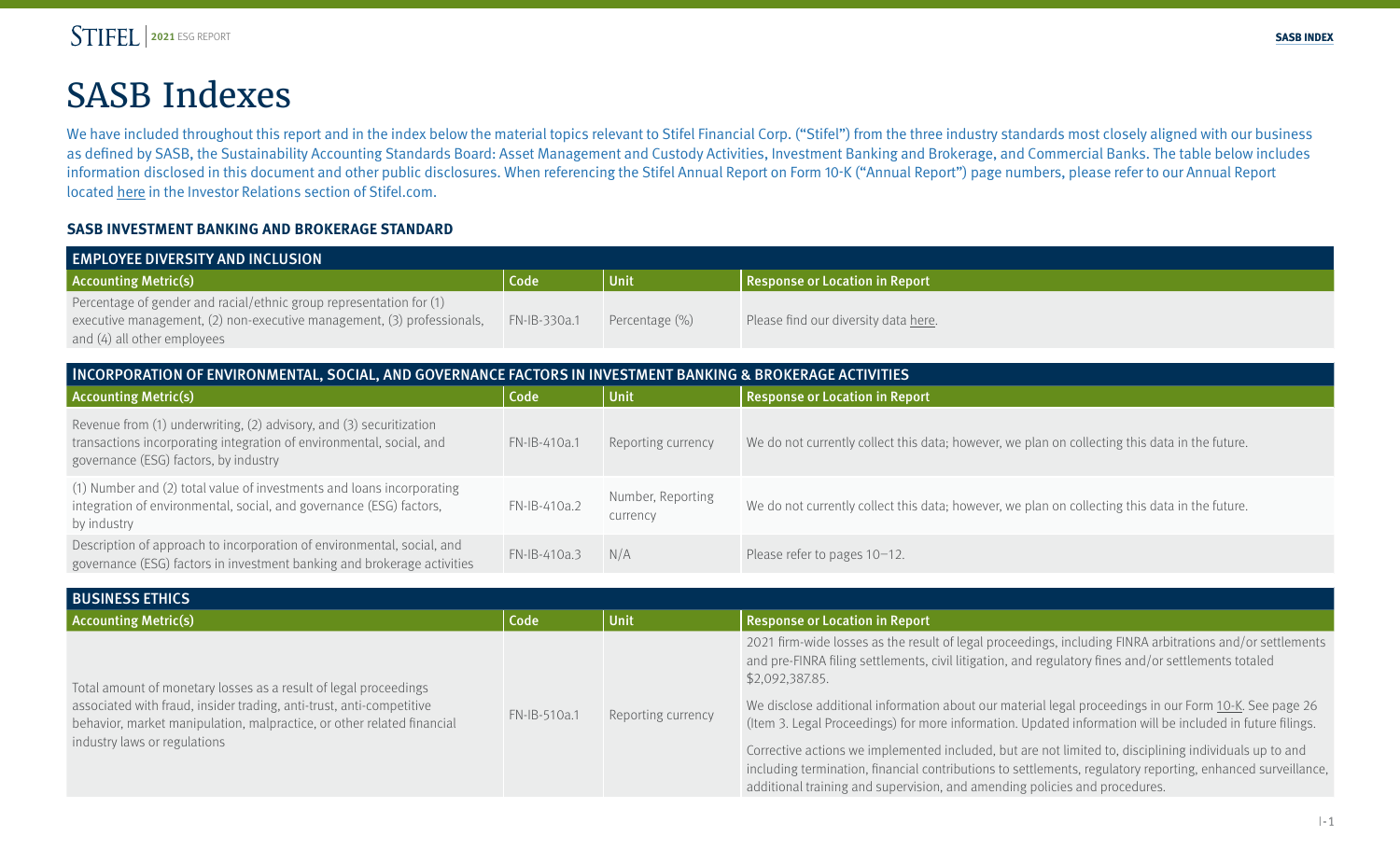| <b>BUSINESS ETHICS (CONT.)</b>                       |              |      |                                                                                                                                                                                                                                                                                                                                                                                                                                                                                                                                                                                        |  |  |  |
|------------------------------------------------------|--------------|------|----------------------------------------------------------------------------------------------------------------------------------------------------------------------------------------------------------------------------------------------------------------------------------------------------------------------------------------------------------------------------------------------------------------------------------------------------------------------------------------------------------------------------------------------------------------------------------------|--|--|--|
| <b>Accounting Metric(s)</b>                          | Code         | Unit | Response or Location in Report                                                                                                                                                                                                                                                                                                                                                                                                                                                                                                                                                         |  |  |  |
| Description of whistleblower policies and procedures | FN-IB-510a.2 | N/A  | Non-retaliation policies protect the rights of individuals who report issues in good faith, either through<br>one of the reporting means described in the Obligation to Report Violations section (pages 10-11, Code<br>of Ethics) or to government authorities. The company maintains a reporting hotline (866.514.5292),<br>where employees and individuals outside the company can anonymously submit a complaint or<br>concern regarding compliance with applicable laws, rules or regulations, the Code of Ethics, as well as<br>accounting, auditing, ethical or other concerns. |  |  |  |

| <b>PROFESSIONAL INTEGRITY</b>                                                                                                                                                                          |              |                            |                                                                                                                                                                                                                                                                                                                                                                                                                                                                                                                                                                                                                                                                                                                                                                  |  |  |
|--------------------------------------------------------------------------------------------------------------------------------------------------------------------------------------------------------|--------------|----------------------------|------------------------------------------------------------------------------------------------------------------------------------------------------------------------------------------------------------------------------------------------------------------------------------------------------------------------------------------------------------------------------------------------------------------------------------------------------------------------------------------------------------------------------------------------------------------------------------------------------------------------------------------------------------------------------------------------------------------------------------------------------------------|--|--|
| <b>Accounting Metric(s)</b>                                                                                                                                                                            | Code         | Unit                       | <b>Response or Location in Report</b>                                                                                                                                                                                                                                                                                                                                                                                                                                                                                                                                                                                                                                                                                                                            |  |  |
| (1) Number and (2) percentage of covered employees with a record of<br>investment-related investigations, consumer-initiated complaints, private<br>civil litigations, or other regulatory proceedings | FN-IB-510b.1 | Number, Percentage<br>(% ) | 159 of our 5,761 employees, representing 2.76% of our covered employee population.                                                                                                                                                                                                                                                                                                                                                                                                                                                                                                                                                                                                                                                                               |  |  |
| Number of mediation and arbitration cases associated with professional<br>integrity, including duty of care, by party                                                                                  | FN-IB-510b.2 | Number                     | <b>PARTY</b><br><b>NUMBER</b><br>Clients<br>10<br>11<br>Employees<br>Other<br>$\bigcap$                                                                                                                                                                                                                                                                                                                                                                                                                                                                                                                                                                                                                                                                          |  |  |
| Total amount of monetary losses as a result of legal proceedings associated<br>with professional integrity, including duty of care                                                                     | FN-IB-510b.3 | Reporting currency         | 2021 firm-wide losses as the result of legal proceedings, including FINRA arbitrations and/or<br>settlements and pre-FINRA filing settlements, civil litigation, and regulatory fines and/or settlements<br>totaled \$2,092,387.85.<br>We disclose additional information about our material legal proceedings in our Form 10-K. See page 26<br>(Item 3. Legal Proceedings) for more information. Updated information will be included in future filings.<br>Corrective actions we implemented included, but are not limited to, disciplining individuals up to and<br>including termination, financial contributions to settlements, regulatory reporting, enhanced surveillance,<br>additional training and supervision, and amending policies and procedures. |  |  |
| Description of approach to ensuring professional integrity, including<br>duty of care                                                                                                                  | FN-IB-510b.4 | N/A                        | Please see Stifel's Code of Ethics.                                                                                                                                                                                                                                                                                                                                                                                                                                                                                                                                                                                                                                                                                                                              |  |  |

| SYSTEMIC RISK MANAGEMENT                                                                                                                                                                      |              |                    |                                                                                                                                                                                                                                                                                                                                             |  |  |
|-----------------------------------------------------------------------------------------------------------------------------------------------------------------------------------------------|--------------|--------------------|---------------------------------------------------------------------------------------------------------------------------------------------------------------------------------------------------------------------------------------------------------------------------------------------------------------------------------------------|--|--|
| <b>Accounting Metric(s)</b>                                                                                                                                                                   | Code         | Unit               | <b>Response or Location in Report</b>                                                                                                                                                                                                                                                                                                       |  |  |
| Global Systemically Important Bank (G-SIB) score, by category                                                                                                                                 | FN-IB-550a.1 | Basis points (bps) | Stifel and its affiliates are not designated a G-SIB.                                                                                                                                                                                                                                                                                       |  |  |
| Description of approach to incorporation of results of mandatory and<br>voluntary stress tests into capital adequacy planning, long-term corporate<br>strategy, and other business activities | FN-IB-550a.2 | N/A                | We conduct an annual idiosyncratic enterprise-wide stress test and other specific stress tests for<br>market, credit, liquidity, and capital in accordance with Federal Reserve Supervisory Guidance 12-7:<br>Supervisory Guidance on Stress Testing for Banking Organizations with More Than \$10 Billion in Total<br>Consolidated Assets. |  |  |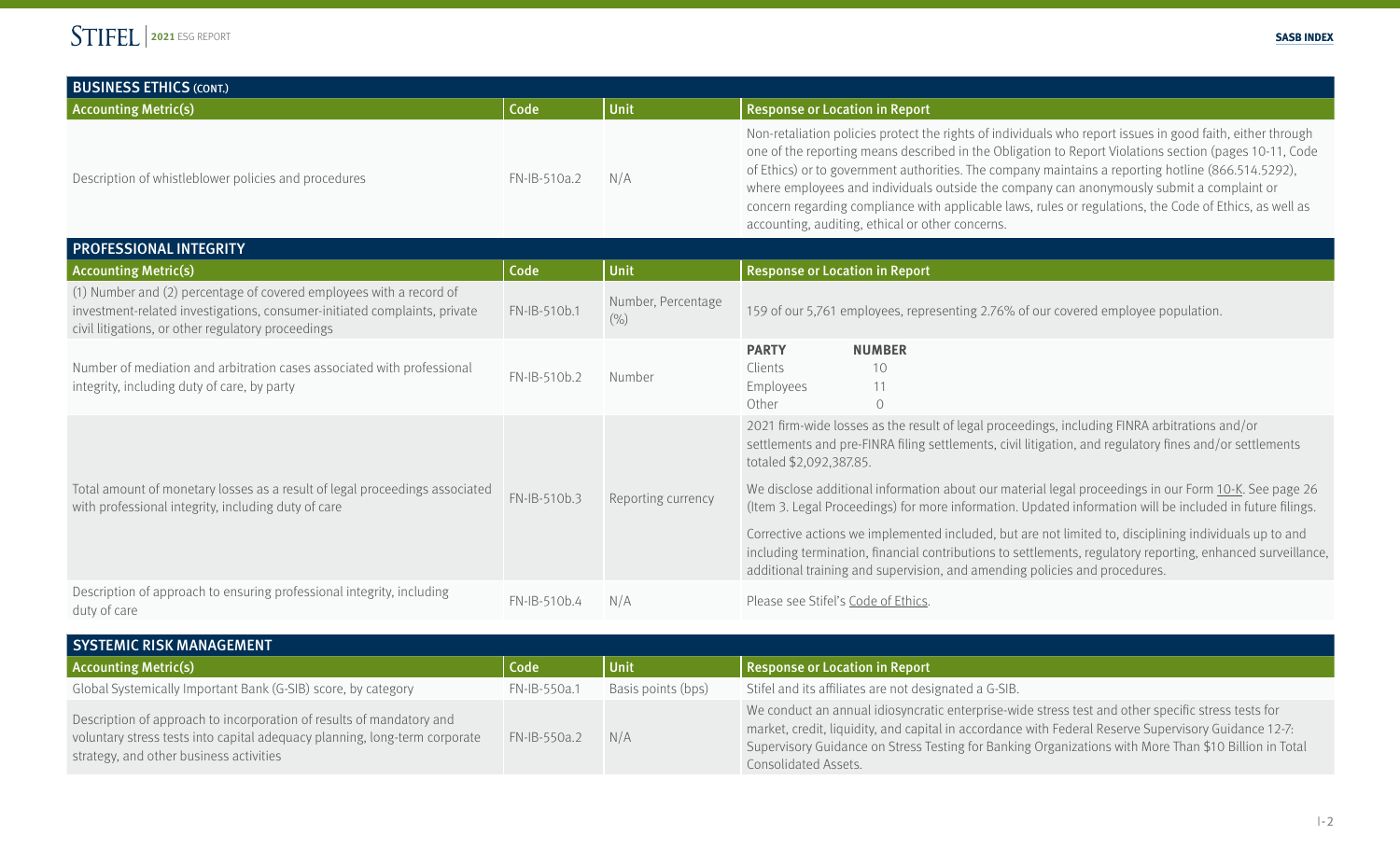| <b>EMPLOYEE INCENTIVES AND RISK TAKING</b>                                                                                                           |                    |                               |                                                                                                                                                                                                                                                                                                                                                                                                                                      |
|------------------------------------------------------------------------------------------------------------------------------------------------------|--------------------|-------------------------------|--------------------------------------------------------------------------------------------------------------------------------------------------------------------------------------------------------------------------------------------------------------------------------------------------------------------------------------------------------------------------------------------------------------------------------------|
| <b>Accounting Metric(s)</b>                                                                                                                          | Code               | Unit                          | <b>Response or Location in Report</b>                                                                                                                                                                                                                                                                                                                                                                                                |
|                                                                                                                                                      |                    |                               | Variable compensation for named executive officers accounted for approximately 42% of total<br>compensation in 2020.                                                                                                                                                                                                                                                                                                                 |
| Percentage of total remuneration that is variable for<br>Material Risk Takers (MRTs)                                                                 | FN-IB-550b.1       | Percentage (%)                | We provide additional information about the proportions of variable and fixed compensation to our<br>executive officers on page 35, as well as selected information regarding potential risks posed by our<br>compensation policies and practices on pages 46-47 of our Proxy Statement. Updated information will<br>be included in future proxy statements.                                                                         |
| Percentage of variable remuneration of Material Risk Takers (MRTs) to which<br>malus or clawback provisions were applied8                            | FN-IB-550b.2       | Percentage (%)                | We describe our compensation recoupment policy on page 50 of our Proxy Statement under the heading<br>Clawback and Recoupment Policies. No application of this policy has been made to date.                                                                                                                                                                                                                                         |
| Discussion of policies around supervision, control, and validation of traders'<br>pricing of Level 3 assets and liabilities                          | FN-IB-550b.3       | N/A                           | Our level 3 assets and level 3 liabilities were each less than 2% of assets and liabilities measured at fair<br>value as of December 31, 2021, and were approximately 2% of total assets and 0% of total liabilities<br>as of December 31, 2021. For more information around our financial assets and liabilities at fair value,<br>please see page 57 in our Annual Report. Updated information will be included in future reports. |
| <b>ACTIVITY METRICS</b>                                                                                                                              |                    |                               |                                                                                                                                                                                                                                                                                                                                                                                                                                      |
| <b>Accounting Metric(s)</b>                                                                                                                          | Code               | Unit                          | <b>Response or Location in Report</b>                                                                                                                                                                                                                                                                                                                                                                                                |
| (1) Number and $(2)$ value of $(a)$ underwriting, $(b)$ advisory, and $(c)$<br>securitization transactions                                           | <b>FN-IB-000.A</b> | Number,<br>Reporting currency | Number and value of underwriting and advisory transactions are discussed qualitatively when driving<br>underwriting or advisory net revenues. See page 36 in our Annual Report for more information. Updated<br>information will be included in future reports.                                                                                                                                                                      |
| (1) Number and (2) value of proprietary investments and loans by sector                                                                              | <b>FN-IB-000.B</b> | Number,<br>Reporting currency | We do not make material proprietary investments as part of our overall business activities.                                                                                                                                                                                                                                                                                                                                          |
| (1) Number and (2) value of market making transactions in (a) fixed income,<br>(b) equity, (c) currency, (d) derivatives, and (e) commodity products | FN-IB-000.C        | Number,<br>Reporting currency | Market making activities are not a material component of our overall business activities.                                                                                                                                                                                                                                                                                                                                            |

#### **SASB ASSET MANAGEMENT AND CUSTODY ACTIVITIES STANDARD**

| <b>TRANSPARENT INFORMATION AND FAIR ADVICE FOR CUSTOMERS</b>                                                                                                                                               |              |                           |                                          |        |                                      |        |  |
|------------------------------------------------------------------------------------------------------------------------------------------------------------------------------------------------------------|--------------|---------------------------|------------------------------------------|--------|--------------------------------------|--------|--|
| <b>Accounting Metric(s)</b>                                                                                                                                                                                | <b>Code</b>  | <b>Unit</b>               | Response or Location in Report           |        |                                      |        |  |
| (1) Number and (2) percentage of covered employees with a record of invest-<br>ment-related investigations, consumer-initiated complaints, private civil litiga-<br>tions, or other regulatory proceedings | FN-AC-270a.1 | Number.<br>Percentage (%) | <b>Investment-Related Investigations</b> | 2021   | <b>Private Civil Litigations:</b>    | 2021   |  |
|                                                                                                                                                                                                            |              |                           | <b>Number</b>                            |        | Number                               |        |  |
|                                                                                                                                                                                                            |              |                           | Percentage                               | 0.015% | Percentage                           |        |  |
|                                                                                                                                                                                                            |              |                           | <b>Consumer-Initiated Complaints</b>     | 2021   | <b>Other Regulatory Proceedings:</b> | 2021   |  |
|                                                                                                                                                                                                            |              |                           | <b>Number</b>                            | 166    | Number                               |        |  |
|                                                                                                                                                                                                            |              |                           | Percentage                               | 2.41%  | Percentage                           | 0.058% |  |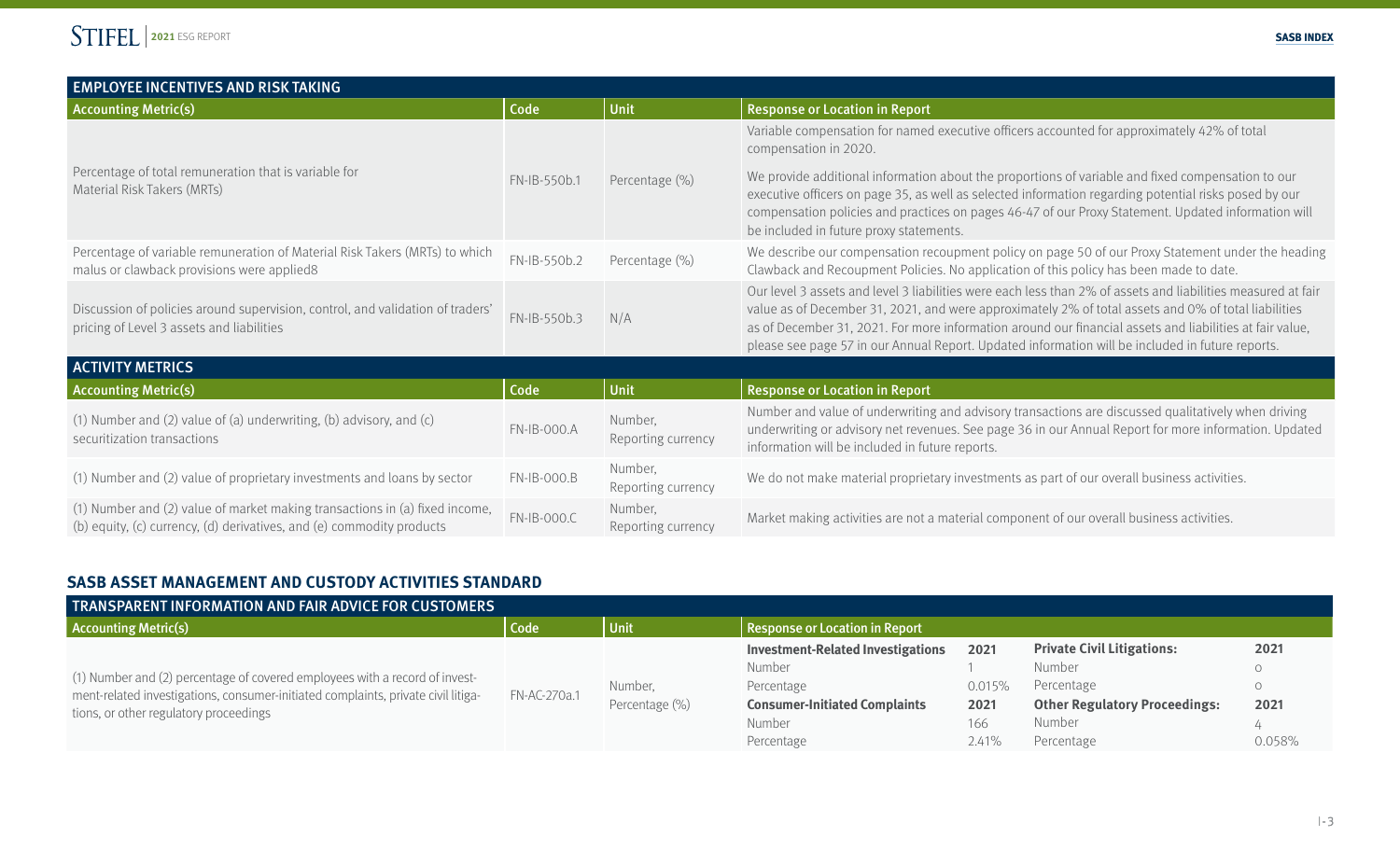| TRANSPARENT INFORMATION AND FAIR ADVICE FOR CUSTOMERS (CONT.)                                                                                                                              |              |                    |                                                                                                                                                                                                                                                                                                     |  |  |
|--------------------------------------------------------------------------------------------------------------------------------------------------------------------------------------------|--------------|--------------------|-----------------------------------------------------------------------------------------------------------------------------------------------------------------------------------------------------------------------------------------------------------------------------------------------------|--|--|
| <b>Accounting Metric(s)</b>                                                                                                                                                                | Code         | Unit               | Response or Location in Report                                                                                                                                                                                                                                                                      |  |  |
| Total amount of monetary losses as a result of legal proceedings associated with<br>marketing and communication of financial product-related information to new<br>and returning customers | FN-AC-270a.2 | Reporting currency | 2021 firm-wide losses as the result of legal proceedings associated with marketing and communication<br>of financial product related information to customers, including regulatory proceedings and fines or other<br>monetary liabilities totaled \$2,092,387.85.                                  |  |  |
|                                                                                                                                                                                            |              |                    | We disclose additional information about our material legal proceedings in our Form 10-K. See page 26 (Item<br>3. Legal Proceedings) for more information. Updated information will be included in future filings.                                                                                  |  |  |
|                                                                                                                                                                                            |              |                    | Corrective actions we implemented included, but are not limited to, disciplining individuals up to and<br>including termination, financial contributions to settlements, regulatory reporting, enhanced surveillance,<br>additional training and supervision, and amending policies and procedures. |  |  |
| Description of approach to informing customers about products and services                                                                                                                 | FN-AC-270a.3 | N/A                | Please refer to page 8.                                                                                                                                                                                                                                                                             |  |  |
| <b>EMPLOYEE DIVERSITY AND INCLUSION</b>                                                                                                                                                    |              |                    |                                                                                                                                                                                                                                                                                                     |  |  |
| <b>Accounting Metric(s)</b>                                                                                                                                                                | Code         | Unit               | Response or Location in Report                                                                                                                                                                                                                                                                      |  |  |
| Percentage of gender and racial/ethnic group representation for (1) executive<br>management, (2) non-executive management, (3) professionals, and (4) all<br>other employees               | FN-AC-330a.1 | Percentage (%)     | Please find our 2021 diversity data here.                                                                                                                                                                                                                                                           |  |  |

| INCORPORATION OF ENVIRONMENTAL, SOCIAL, AND GOVERNANCE FACTORS IN INVESTMENT MANAGEMENT AND ADVISORY                                                                                                            |              |                    |                                                       |  |  |  |
|-----------------------------------------------------------------------------------------------------------------------------------------------------------------------------------------------------------------|--------------|--------------------|-------------------------------------------------------|--|--|--|
| <b>Accounting Metric(s)</b>                                                                                                                                                                                     | Code         | Unit               | <b>Response or Location in Report</b>                 |  |  |  |
| Amount of assets under management, by asset class, that employ (1) integration<br>of environmental, social, and governance (ESG) issues, (2) sustainability themed FN-AC-410a.1<br>investing, and (3) screening |              | Reporting currency | Equities: \$14,905,000<br>Fixed Income: \$800,000,000 |  |  |  |
| Description of approach to incorporation of environmental, social, and governance<br>(ESG) factors in investment and/or wealth management processes and strategies                                              | FN-AC-410a.2 | N/A                | Please refer to pages 10-12.                          |  |  |  |
| Description of proxy voting and investee engagement policies and procedures                                                                                                                                     | FN-AC-410a.3 | N/A                | Please refer to pages 10-11.                          |  |  |  |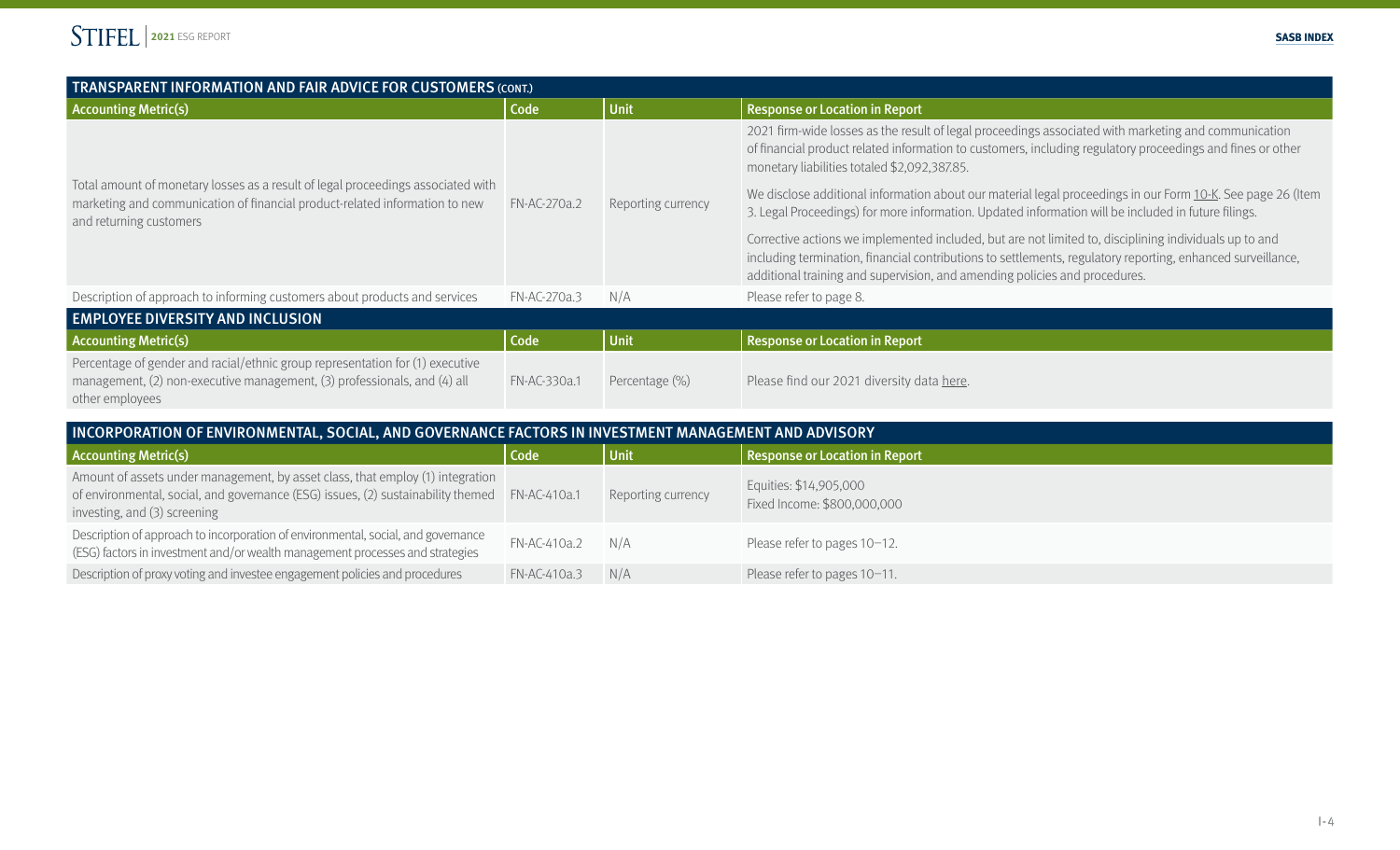| <b>BUSINESS ETHICS</b>                                                                                                                                                               |                    |                    |                                                                                                                                                                                                                                                                                                                                                                                                                                                                                                                                                                                      |
|--------------------------------------------------------------------------------------------------------------------------------------------------------------------------------------|--------------------|--------------------|--------------------------------------------------------------------------------------------------------------------------------------------------------------------------------------------------------------------------------------------------------------------------------------------------------------------------------------------------------------------------------------------------------------------------------------------------------------------------------------------------------------------------------------------------------------------------------------|
| <b>Accounting Metric(s)</b>                                                                                                                                                          | Code               | Unit               | <b>Response or Location in Report</b>                                                                                                                                                                                                                                                                                                                                                                                                                                                                                                                                                |
|                                                                                                                                                                                      |                    |                    | 2021 firm-wide losses as the result of legal proceedings, including FINRA arbitrations and/or settlements and<br>pre-FINRA filing settlements, civil litigation, and regulatory fines and/or settlements totaled \$2,092,387.85.                                                                                                                                                                                                                                                                                                                                                     |
| Total amount of monetary losses as a result of legal proceedings associated with<br>fraud, insider trading, anti-trust, anti-competitive behavior, market manipulation, FN-AC-510a.1 |                    | Reporting currency | We disclose additional information about our material legal proceedings in our Form 10-K. See page 26<br>(Item 3. Legal Proceedings) for more information. Updated information will be included in future filings.                                                                                                                                                                                                                                                                                                                                                                   |
| malpractice, or other related financial industry laws or regulations                                                                                                                 |                    |                    | Corrective actions we implemented included, but are not limited to, disciplining individuals up to and<br>including termination, financial contributions to settlements, regulatory reporting, enhanced surveillance,<br>additional training and supervision, and amending policies and procedures.                                                                                                                                                                                                                                                                                  |
| Description of whistleblower policies and procedures                                                                                                                                 | FN-AC-510a.2       | N/A                | Non-retaliation policies protect the rights of individuals who report issues in good faith, either through one of the<br>reporting means described in the Obligation to Report Violations section (pages 10-11, Code of Ethics) or to gov-<br>ernment authorities. The company maintains a reporting hotline(866.514.5292), where employees and individuals<br>outside the company can anonymously submit a complaint or concern regarding compliance with applicable laws,<br>rules or regulations, the Code of Ethics, as well as accounting, auditing, ethical or other concerns. |
| <b>SYSTEMIC RISK MANAGEMENT</b>                                                                                                                                                      |                    |                    |                                                                                                                                                                                                                                                                                                                                                                                                                                                                                                                                                                                      |
| <b>Accounting Metric(s)</b>                                                                                                                                                          | Code               | <b>Unit</b>        | <b>Response or Location in Report</b>                                                                                                                                                                                                                                                                                                                                                                                                                                                                                                                                                |
| Percentage of open-end fund assets under management by category of<br>liquidity classification                                                                                       | FN-AC-550a.1       | Percentage (%)     | Given Stifel is a full-service brokerage and investment banking firm, the liquidity of open-end fund assets is<br>not relevant to Stifel.                                                                                                                                                                                                                                                                                                                                                                                                                                            |
| Description of approach to incorporation of liquidity risk management programs<br>into portfolio strategy and redemption risk management                                             | FN-AC-550a.2       | N/A                | We conduct an annual idiosyncratic enterprise-wide stress test, and other specific stress tests for market,<br>credit, liquidity, and capital in accordance with Federal Reserve Supervisory Guidance 12-7: Supervisory Guid-<br>ance on Stress Testing for Banking Organizations with More Than \$10 Billion in Total Consolidated Assets.                                                                                                                                                                                                                                          |
| Total exposure to securities financing transactions                                                                                                                                  | FN-AC-550a.3       | Reporting currency | We disclose information about our collateralized agreements and financings on page 83 (Note 15) in our<br>Annual Report.                                                                                                                                                                                                                                                                                                                                                                                                                                                             |
| Net exposure to written credit derivatives                                                                                                                                           | FN-AC-550a.4       | Reporting currency | Net exposure to written credit derivatives is not relevant to Stifel.                                                                                                                                                                                                                                                                                                                                                                                                                                                                                                                |
|                                                                                                                                                                                      |                    |                    |                                                                                                                                                                                                                                                                                                                                                                                                                                                                                                                                                                                      |
| <b>ACTIVITY METRICS</b>                                                                                                                                                              |                    |                    |                                                                                                                                                                                                                                                                                                                                                                                                                                                                                                                                                                                      |
| <b>Accounting Metric(s)</b>                                                                                                                                                          | Code               | Unit               | <b>Response or Location in Report</b>                                                                                                                                                                                                                                                                                                                                                                                                                                                                                                                                                |
| (1) Total registered and (2) total unregistered assets under management (AUM)                                                                                                        | <b>FN-AC-000.A</b> | Reporting currency | See page 5 in our 10-K for fiscal year ended December 31, 2021, for total assets under management.                                                                                                                                                                                                                                                                                                                                                                                                                                                                                   |
| Total assets under custody and supervision                                                                                                                                           | <b>FN-AC-000.B</b> | Reporting currency | Assets under management ("AUM") was \$436.0 billion as of December 31, 2021.                                                                                                                                                                                                                                                                                                                                                                                                                                                                                                         |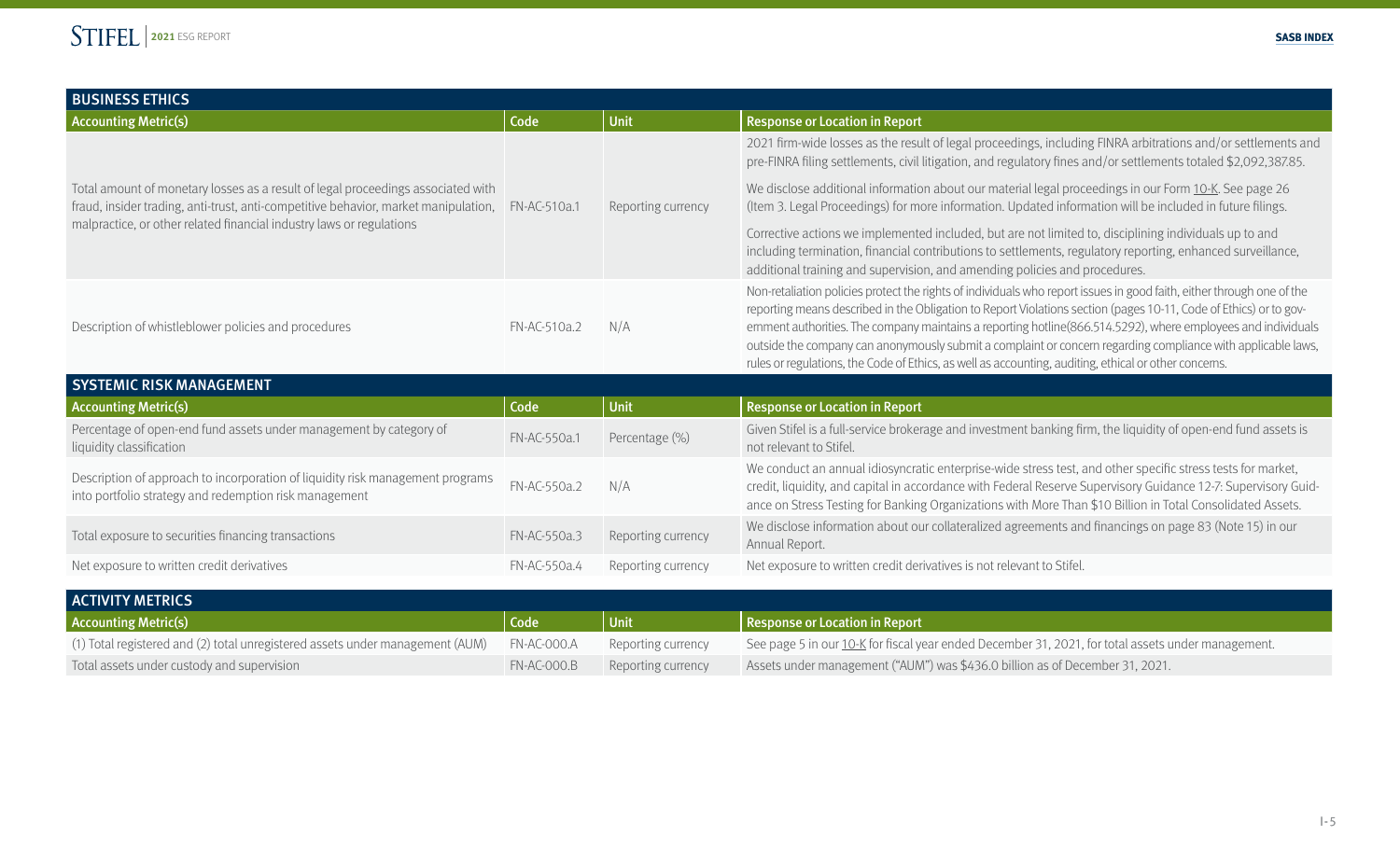#### **SASB COMMERCIAL BANKS STANDARD**

| <b>DATA SECURITY</b>                                                                                                                                      |              |                             |                                                                                                                   |  |  |  |
|-----------------------------------------------------------------------------------------------------------------------------------------------------------|--------------|-----------------------------|-------------------------------------------------------------------------------------------------------------------|--|--|--|
| <b>Accounting Metric(s)</b>                                                                                                                               | Code         | 'Unit                       | Response or Location in Report                                                                                    |  |  |  |
| (1) Number of data breaches, (2) percentage involving personally identifiable $FN-CB-230a.1$<br>information (PII), (3) number of account holders affected |              | Number, Percentage<br>(9/0) | Except as a matter of public record or regulatory compliance, we do not disclose this information.                |  |  |  |
| Description of approach to identifying and addressing data security risks                                                                                 | FN-CB-230a.2 | N/A                         | See pages 13-14 in our Annual Report (Risk factors related to data security).<br>Please refer to pages 13 and 14. |  |  |  |

| <b>FINANCIAL INCLUSION AND CAPACITY BUILDING</b>                                                                                                 |              |                               |                                                                                                                                                                                                                                                                                                                                                                                                                                                                                                                                                                                         |  |  |
|--------------------------------------------------------------------------------------------------------------------------------------------------|--------------|-------------------------------|-----------------------------------------------------------------------------------------------------------------------------------------------------------------------------------------------------------------------------------------------------------------------------------------------------------------------------------------------------------------------------------------------------------------------------------------------------------------------------------------------------------------------------------------------------------------------------------------|--|--|
| <b>Accounting Metric(s)</b>                                                                                                                      | Code         | <b>Unit</b>                   | <b>Response or Location in Report</b>                                                                                                                                                                                                                                                                                                                                                                                                                                                                                                                                                   |  |  |
| (1) Number and (2) amount of loans outstanding qualified to programs<br>designed to promote small business and community development             | FN-CB-240a.1 | Number,<br>Reporting currency | Number: 298<br>Amount: \$143,100,000                                                                                                                                                                                                                                                                                                                                                                                                                                                                                                                                                    |  |  |
| (1) Number and (2) amount of past due and nonaccrual loans qualified to<br>programs designed to promote small business and community development | FN-CB-240a.2 | Number,<br>Reporting currency | Number: 0<br>Amount: \$0                                                                                                                                                                                                                                                                                                                                                                                                                                                                                                                                                                |  |  |
| Number of no-cost retail checking accounts provided to previously unbanked<br>or underbanked customers                                           | FN-CB-240a.3 | Number                        | This is not relevant to Stifel's community investment activities.                                                                                                                                                                                                                                                                                                                                                                                                                                                                                                                       |  |  |
|                                                                                                                                                  |              |                               | In 2021, we had approximately 939 participants in financial literacy events that were sponsored by Stifel or<br>our staff volunteered in. However, we provide financial literacy materials on a much broader basis. In 2021, we<br>sent out 3,000 Budget Bunny coloring and 3,000 comic books to local elementary school classrooms, non-<br>profit partners, and individuals. In 2021, we launched an online financial education website for underbanked<br>and underserved community members. Stifel Bank and Trust always maintains free access to such materials<br>on our website. |  |  |
| Number of participants in financial literacy initiatives for unbanked,<br>underbanked, or underserved customers                                  | FN-CB-240a.4 | Number                        | Stifel also sponsored five editions of the St. Louis American's Newspaper in Education papers in 2021.<br>These newspapers are delivered to more than 8,000 students in classrooms in St. Louis Public Schools<br>and St. Louis County with a large African American population, who are also on the USDA free and reduced<br>lunch program. Stifel's ad pages included activities for children themed around Budget Bunny's "Spend, Save,<br>and Share" lesson.                                                                                                                        |  |  |
|                                                                                                                                                  |              |                               | In addition, we are a lead sponsor of the St. Louis Financial Empowerment Coalition, which provides financial<br>literacy resources and classes year-round to consumers within the St. Louis region. As a result, we are able to<br>reach a broader audience each year.                                                                                                                                                                                                                                                                                                                 |  |  |

| INCORPORATION OF ENVIRONMENTAL, SOCIAL, AND GOVERNANCE FACTORS IN CREDIT ANALYSIS                                     |                    |                    |                                                                   |  |  |
|-----------------------------------------------------------------------------------------------------------------------|--------------------|--------------------|-------------------------------------------------------------------|--|--|
| <b>Accounting Metric(s)</b>                                                                                           | Code               | <b>Unit</b>        | Response or Location in Report                                    |  |  |
| Commercial and industrial credit exposure, by industry                                                                | FN-CB-410a.1       | Reporting currency | Please reference page 11 of Stifel's Q4 2021 Earnings Slide Deck. |  |  |
| Description of approach to incorporation of environmental, social, and<br>governance (ESG) factors in credit analysis | $FN-CB-410a.2$ N/A |                    | Please refer to pages 10-12.                                      |  |  |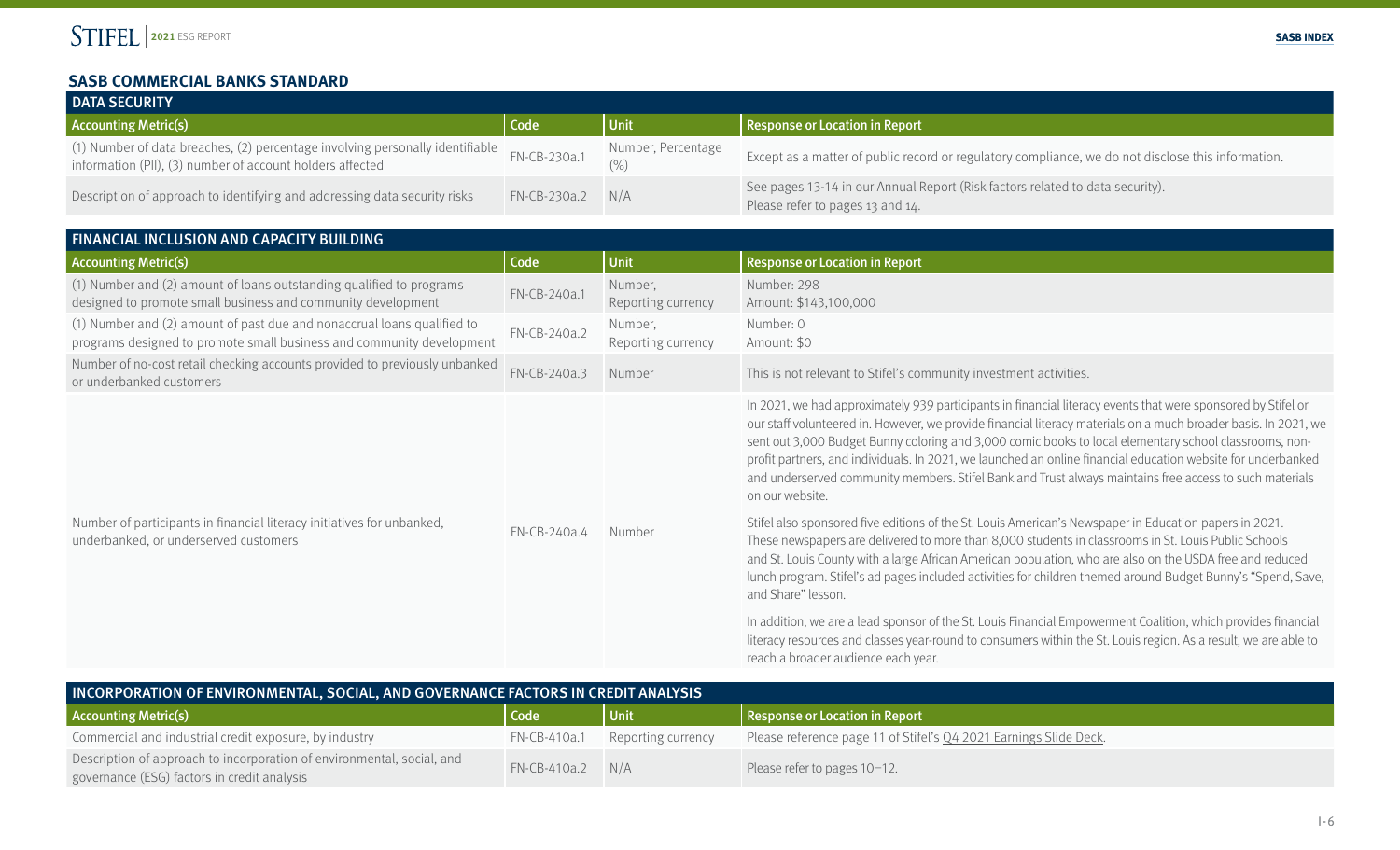#### **2021** [ESG REPORT](#page--1-0) **[SASB INDEX](#page-1-0)**

| <b>BUSINESS ETHICS</b>                                                                                                                                                                                                                             |              |                    |                                                                                                                                                                                                                                                                                                                                                                                                                                                                                                                                                                                        |  |  |
|----------------------------------------------------------------------------------------------------------------------------------------------------------------------------------------------------------------------------------------------------|--------------|--------------------|----------------------------------------------------------------------------------------------------------------------------------------------------------------------------------------------------------------------------------------------------------------------------------------------------------------------------------------------------------------------------------------------------------------------------------------------------------------------------------------------------------------------------------------------------------------------------------------|--|--|
| <b>Accounting Metric(s)</b>                                                                                                                                                                                                                        | Code         | <b>Unit</b>        | <b>Response or Location in Report</b>                                                                                                                                                                                                                                                                                                                                                                                                                                                                                                                                                  |  |  |
| Total amount of monetary losses as a result of legal proceedings<br>associated with fraud, insider trading, anti-trust, anti-competitive<br>behavior, market manipulation, malpractice, or other related financial<br>industry laws or regulations | FN-CB-510a.1 | Reporting currency | 2021 firm-wide losses as the result of legal proceedings, including FINRA arbitrations and/or settlements and<br>pre-FINRA filing settlements, civil litigation, and regulatory fines and/or settlements totaled \$2,092,387.85.                                                                                                                                                                                                                                                                                                                                                       |  |  |
|                                                                                                                                                                                                                                                    |              |                    | We disclose additional information about our material legal proceedings in our Form 10-K. See page 26<br>(Item 3. Legal Proceedings) for more information. Updated information will be included in future filings.                                                                                                                                                                                                                                                                                                                                                                     |  |  |
|                                                                                                                                                                                                                                                    |              |                    | Corrective actions we implemented included, but are not limited to, disciplining individuals up to and<br>including termination, financial contributions to settlements, regulatory reporting, enhanced surveillance,<br>additional training and supervision, and amending policies and procedures.                                                                                                                                                                                                                                                                                    |  |  |
| Description of whistleblower policies and procedures                                                                                                                                                                                               | FN-CB-510a.2 | N/A                | Non-retaliation policies protect the rights of individuals who report issues in good faith, either through<br>one of the reporting means described in the Obligation to Report Violations section (pages 10-11, Code<br>of Ethics) or to government authorities. The company maintains a reporting hotline (866.514.5292),<br>where employees and individuals outside the company can anonymously submit a complaint or<br>concern regarding compliance with applicable laws, rules or regulations, the Code of Ethics, as well as<br>accounting, auditing, ethical or other concerns. |  |  |

| <b>SYSTEMIC RISK MANAGEMENT</b>                                                                                                                                                               |              |                    |                                                                                                                                                                                                                                                                                                                                             |  |  |
|-----------------------------------------------------------------------------------------------------------------------------------------------------------------------------------------------|--------------|--------------------|---------------------------------------------------------------------------------------------------------------------------------------------------------------------------------------------------------------------------------------------------------------------------------------------------------------------------------------------|--|--|
| <b>Accounting Metric(s)</b>                                                                                                                                                                   | Code         | Unit               | Response or Location in Report                                                                                                                                                                                                                                                                                                              |  |  |
| Global Systemically Important Bank (G-SIB) score, by category6                                                                                                                                | FN-CB-550a.1 | Basis points (bps) | Stifel and its affiliates are not designated a G-SIB.                                                                                                                                                                                                                                                                                       |  |  |
| Description of approach to incorporation of results of mandatory and<br>voluntary stress tests into capital adequacy planning, long-term corporate<br>strategy, and other business activities | FN-CB-550a.2 | N/A                | We conduct an annual idiosyncratic enterprise-wide stress test and other specific stress tests for<br>market, credit, liquidity, and capital in accordance with Federal Reserve Supervisory Guidance 12-7:<br>Supervisory Guidance on Stress Testing for Banking Organizations with More Than \$10 Billion in Total<br>Consolidated Assets. |  |  |

| <b>ACTIVITY METRICS</b>                                                                                      |                    |                               |                                                                                      |  |  |
|--------------------------------------------------------------------------------------------------------------|--------------------|-------------------------------|--------------------------------------------------------------------------------------|--|--|
| <b>Accounting Metric(s)</b>                                                                                  | <b>Code</b>        | <b>Unit</b>                   | Response or Location in Report                                                       |  |  |
| (1) Number and (2) value of checking and savings accounts by segment: (a)<br>personal and (b) small business | <b>FN-CB-000.A</b> | Number,<br>Reporting currency | Given our business model, this is not a meaningful aspect of our banking activities. |  |  |
| (1) Number and (2) value of loans by segment: (a) personal, (b) small<br>business, and (c) corporate         | <b>FN-CB-000.B</b> | Number,<br>Reporting currency | Please reference page 11 of Stifel's Q4 2021 Earnings Slide Deck.                    |  |  |